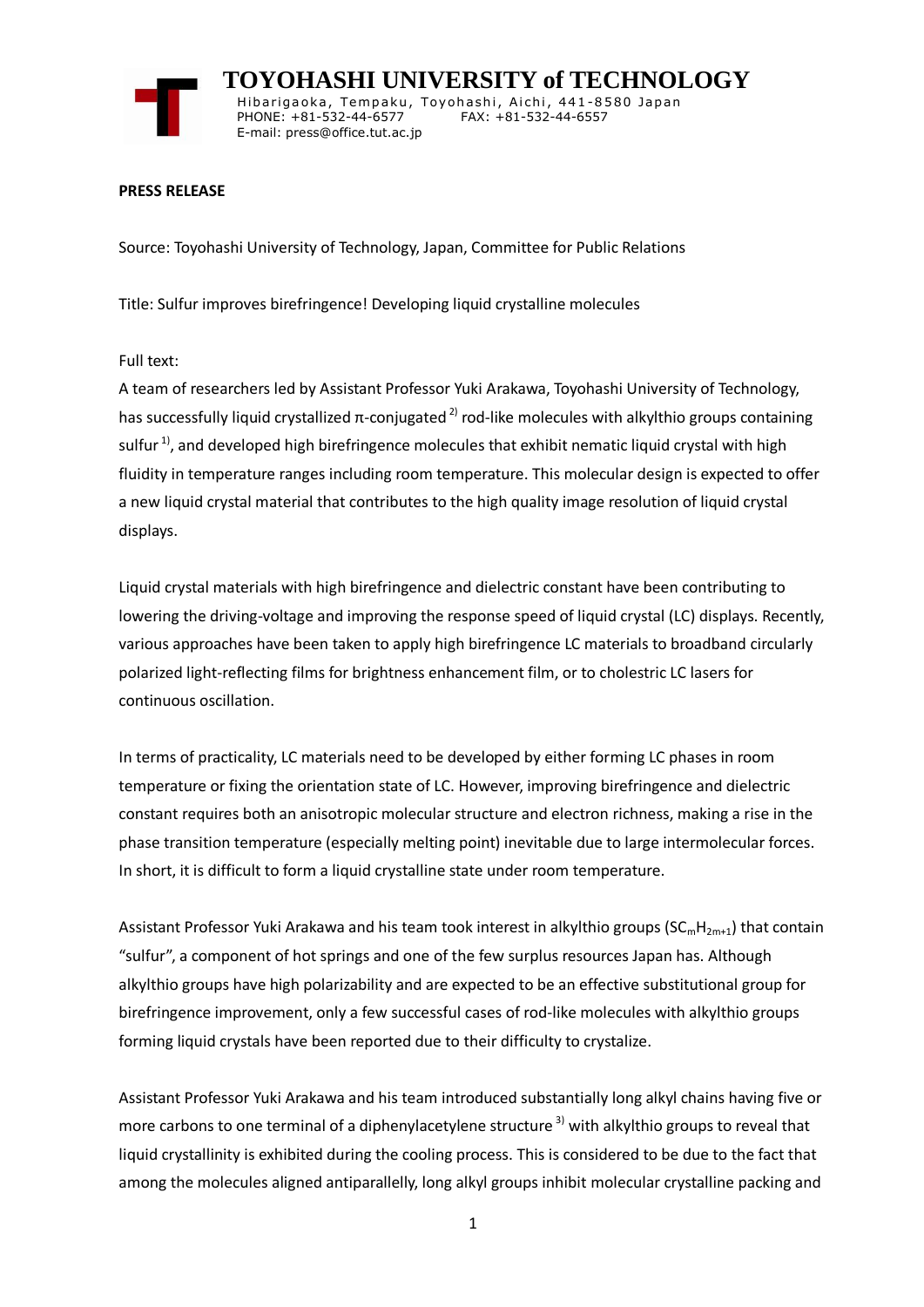# **TOYOHASHI UNIVERSITY of TECHNOLOGY**

Hibarigaoka, Tempaku, Toyohashi, Aichi, 441-8580 Japan PHONE: +81-532-44-6577 FAX: +81-532-44-6557 E-mail: press@office.tut.ac.jp

thus enable the molecules to rotate and translate while maintaining their orientation, which eventually leads to the formation of a liquid crystal phase. Furthermore, the team observed a phenomenon where the melting point decreased due to the large bending and low electron donating properties of the alkylthio groups, and succeeded in developing a molecule that exhibits liquid crystallinity in temperature ranges including room temperature. Changing the carbon numbers in alkylthio groups after introducing long alkyl chains enables the formation of both a highly-ordered smectic phase with a high viscosity layer structure and a nematic (N) phase with low viscosity, which is particularly important for optical applications. Comparison with oxygen analogues  $4)$  confirmed significant improvement of optical properties.

"There were only a few reports on rod-like structure molecules with alkylthio groups exhibiting liquid crystalline phases, and no studies revealed the characteristics of these molecules, including the reason why they tend not to form liquid crystalline phases. We're now aiming to utilize the characteristics of each phase to the full to explore various optical and electronic physical properties, including not only optical properties but also semiconductor properties," says Assistant Professor Arakawa.

## Funding agency:

This work was partly supported by JSPS KAKENHI Grant numbers 15H06285 and 17K14493, Toyota Physical and Chemical Research Institute Scholars and research grants from the Nitto Foundation, the Toukai Foundation for Technology and Research Foundation for the Electrotechnology of Chubu.

## Reference:

Yuki Arakawa, Satoyoshi Inui and Hideto Tsuji. "Novel diphenylacetylene-based room-temperature liquid crystalline molecules with alkylthio groups, and investigation of the role for terminal alkyl chains in mesogenic incidence and tendency." Liquid Crystals, 2017.

DOI: 10.1080/02678292.2017.1383521.

<http://dx.doi.org/10.1080/02678292.2017.1383521>

## Technical terms:

- 1) A substitutional group in which sulfur (S) and an alkyl chain  $(C_mH_{2m+1})$  are bonded
- 2) A system with delocalized  $\pi$  electrons, created by a series of alternate single and unsaturated bonds
- 3) A molecular structure in which two benzene rings are connected with a triple bond
- 4) An analogue in which sulfur is replaced with oxygen